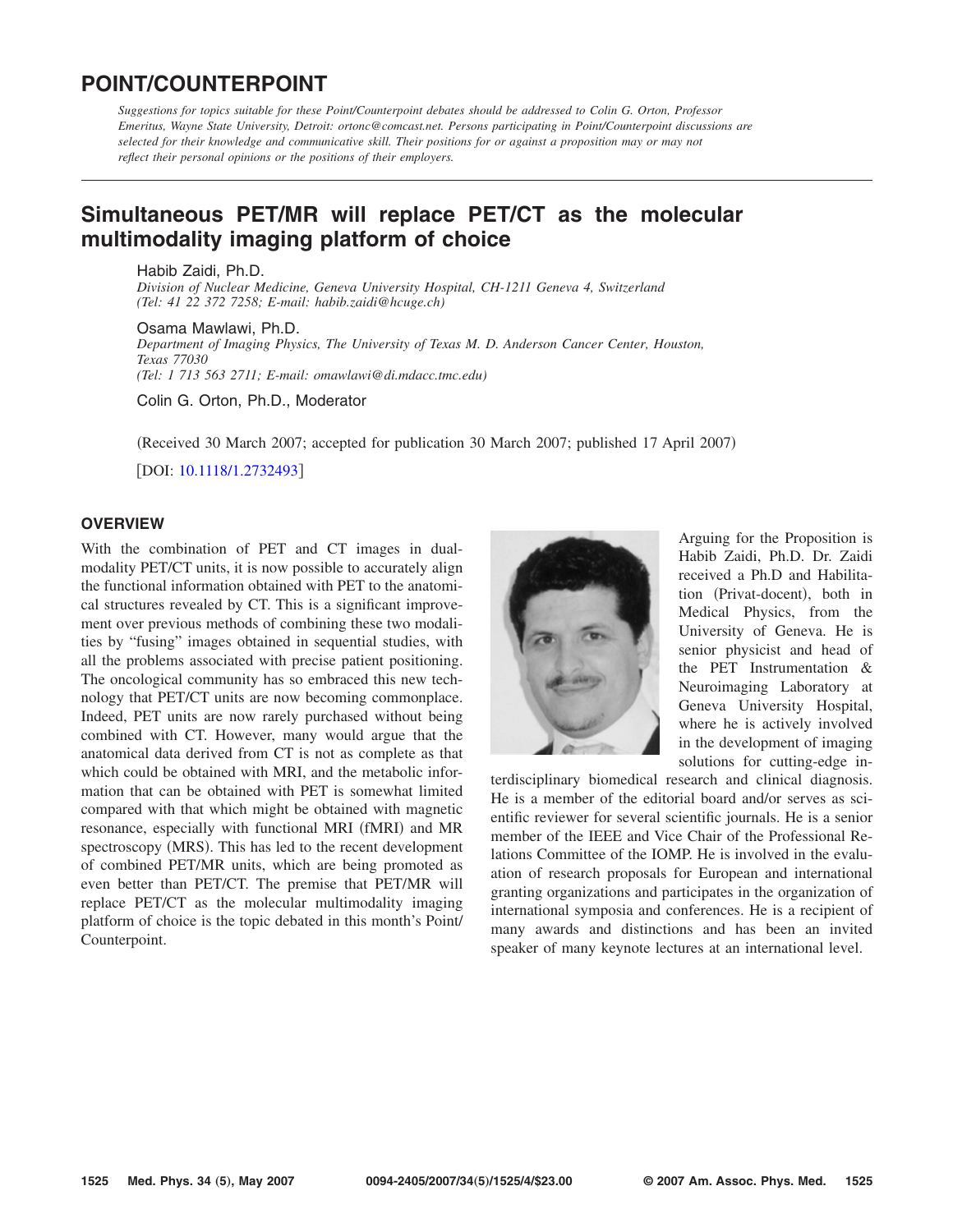

Arguing against the Proposition is Osama Mawlawi, Ph.D. Dr. Mawlawi received his Ph.D in Biomedical Engineering from Columbia University in NY. He did his graduate training in PET imaging at Memorial Sloan Kettering Cancer Center in New York City before accepting a joint faculty position in the Departments of Radiology and Psychiatry at Columbia University

Medical Center, where he focused on neuroreceptor imaging using PET. He is currently an Associate Professor of Imaging Physics at M.D. Anderson Cancer Center in Houston, Texas, and is the lead PET/CT physicist at the center. Dr. Mawlawi is a reviewer for numerous international journals, has been an invited speaker at many national and international conferences, and is the recipient of several grants from public and private sources.

#### **FOR THE PROPOSITION: Habib Zaidi, Ph.D.**

### **Opening statement**

The recent introduction of PET/MR technology is considered by many experts to be a major breakthrough that will potentially lead to a paradigm shift in healthcare and revolutionize clinical practice. Several research groups in academic and corporate settings are focusing on the development of various configurations of MR-compatible PET inserts to allow simultaneous scanning using the most highly sophisticated molecular imaging technologies available today. $1-6$  $1-6$ Compared to PET/CT, where sequential scanning was (erroneously) considered to be the ultimate solution for image coregistration to correlate structural and functional information thus allowing anatomic localization of abnormal tracer uptake or facilitating the process of differentiating normal from abnormal uptake, simultaneous PET/MR has many additional features. First, for small animal studies, *simultaneous* scanning reduces time under anesthesia and enables scanning under identical physiological conditions. Second, high-field MRI generates high resolution anatomical and structural images offering better soft-tissue contrast resolution and a large variety of tissue contrasts compared to CT, and allows for functional MRI, thus enabling temporal correlation of blood flow with metabolism or receptor expression in brain studies and, more importantly, is capable of assessing flow, diffusion, perfusion, and cardiac motion in one single examination. Third, MRI can be combined with MRS to measure spatially matched regional biochemical content and to assess metabolic status or the presence of neoplasia and other diseases in specific tissue regions. Finally, MRI does not use any ionizing radiation and therefore can be used without restrictions in serial studies, for pediatric cases, and in many other situations where radiation exposure is a concern.

A major advantage cited for PET/CT is that it enables a reduction in the overall scanning time by using CT images for attenuation correction. However, it does this at the expense of a substantial increase in absorbed dose, a significant issue when scanning normal subjects and small animals, as it might change the animal model being studied.<sup>7</sup> In comparison to CT, MRI typically is more expensive, involves longer scan times, and produces anatomical images from which it is more difficult to derive maps for attenuation correction of the PET emission data. However, some solutions do exist as demonstrated by a proof of concept for using segmented MRI-guided attenuation compensation in brain  $PET$ <sup>8</sup>, and plenty of opportunities remain for creative advances in MRIguided attenuation correction in whole-body PET imaging.

Whereas many technical problems have been recently solved, it is recognized that implementation and operation of a combined PET/MR system is still facing many important challenges that must be overcome through research. Many design configurations based on the use of detector readout technologies insensitive to magnetic fields have been proposed, including avalanche photodiodes and, more recently, silicon photomultipliers, particularly for preclinical systems. Moreover, one of the major vendors recently married a PET insert to a 3T MR head scanner, $4$  making its application to humans in research settings (and possibly extension to clinical whole-body PET/MR) a near certainty as prototypes are being deployed in some European institutions.

Weighing the advantages and drawbacks of each technology renders the conclusion "*simultaneous PET/MR will replace PET/CT as the molecular multimodality imaging platform of choice*" not only plausible but also obvious. This technology will likely succeed in unifying the four promising molecular imaging techniques PET, structural MRI, fMRI, and MRS, which is in sharp contrast to the limited information provided by dual-modality PET/CT imaging.

## **AGAINST THE PROPOSITION: Osama Mawlawi, Ph.D.**

### **Opening statement**

It is always difficult to predict the extent of success a new technology will achieve particularly when it is still in its infancy as is the case with PET/MR. In general however, for a nascent technology to successfully replace an established standard, its capabilities should not only emulate the standard but also constitute a demonstrable advantage that undeniably leads to its widespread use, while its disadvantages should not offset its potential benefits. In this regard I will argue, for now, that PET/MR will not replace PET/CT as the modality of choice for molecular imaging at least from a *clinical* evaluation standpoint. For research applications on the other hand, much can be said in favor of PET/MR.

PET/MR has the capability of emulating the achievements already established by PET/CT. Scan duration with PET/MR is anticipated to be similar to PET/CT or slightly longer depending on the pulse sequence used. $9$  This can, however, only be achieved if the design of PET/MR allows for concurrent rather than sequential data acquisition, as is the case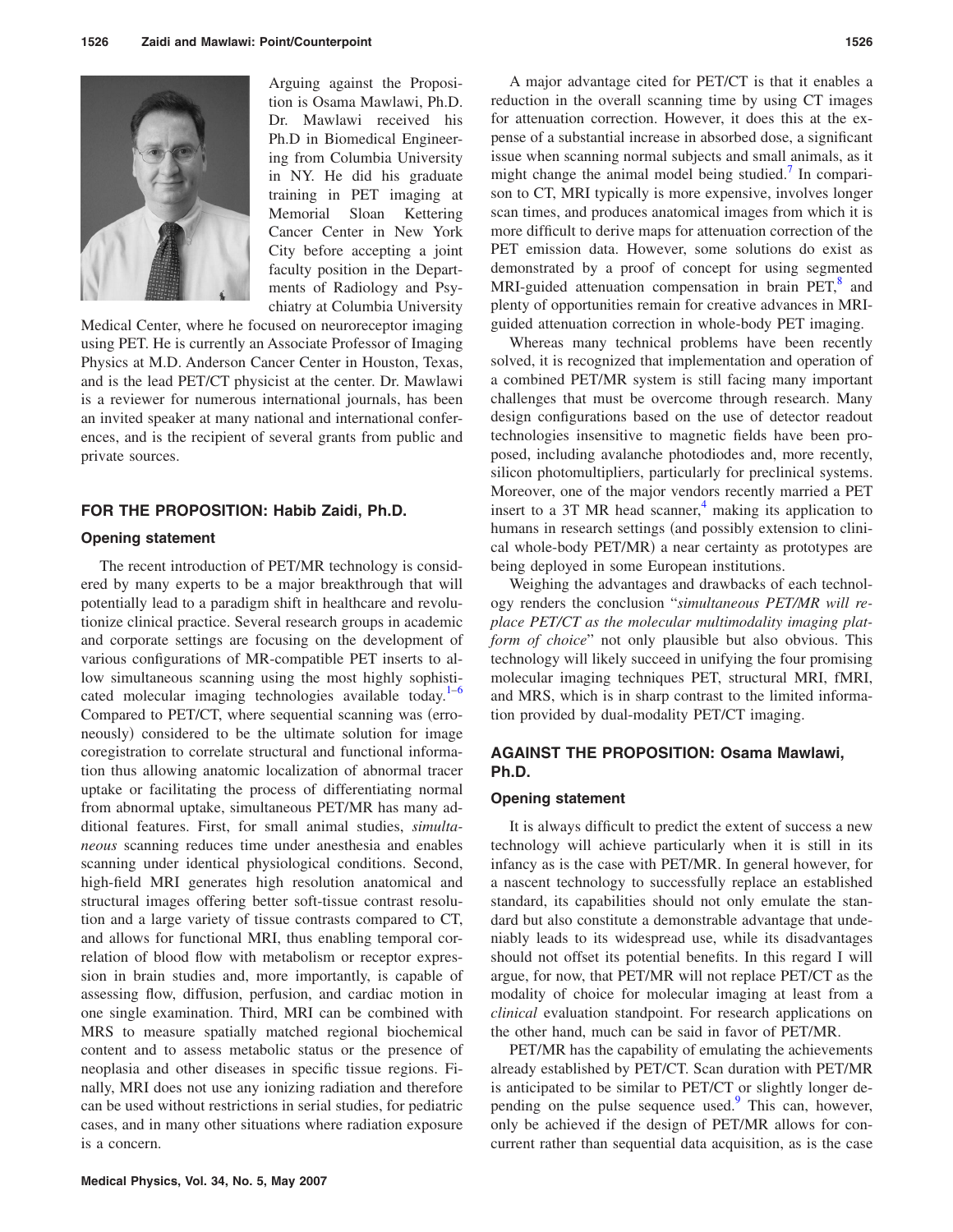with PET/CT. Furthermore, the instantaneous fusion of anatomical and functional data, which facilitated the acceptance of PET/CT, can be accomplished with  $PET/MR^{9-11}$  and the use of MR for attenuation correction, although challenging, is also presumably feasible as has been shown at least for brain imaging.<sup>8</sup> However, as mentioned earlier, for PET/MR to replace PET/CT it should, in addition to emulating the advantages of PET/CT, provide a clinically practical and tangible advantage in image acquisition, interpretation, and diagnosis.

PET/CT is currently mainly used for whole-body oncological evaluations, an application comprising the majority of reimbursable indications for  $PET/CT$ .<sup>12</sup> In this regard, for PET/MR to replace PET/CT it should be able to provide a better alternative particularly in whole body imaging. However, since the pairing of MR with PET is not envisioned to further improve the PET imaging portion over what has already been accomplished with CT but rather to augment it with functional (fMRI) or spectroscopic (MRS) data, both of which are not routinely used for diagnostic evaluation, the question then becomes: Is it better from a diagnostic perspective to pair a PET scanner with CT or MR? The answer to this question largely depends on the application, ease of use, and cost. Since its introduction in the early 1980s, MR has steadily gained acceptance, but it has not replaced CT in many areas, mainly because of the reasons above. The same applies to PET/MR replacing PET/CT in routine clinical imaging. Until the diagnostic advantages of whole body PET/MR are well established, reimbursable, and supersede any additional diagnostic advantages that PET/CT might introduce, I believe that PET/MR will be restricted to research and will have difficulty replacing the widely accepted use of PET/CT.

One area where PET/MR has a clear advantage over PET/CT is lower patient radiation exposure. This advantage should by itself be sufficient to predict that PET/MR will replace PET/CT. Unfortunately, however, we have repeatedly seen that efforts for dose reduction are circumvented by other dominating factors such as cost, speed, and ease of use $^{13,14}$  $^{13,14}$  $^{13,14}$  $^{13,14}$  suggesting that this reasoning might not be strong enough to induce the suggested change in PET imaging.

In summary, PET/MR scanners have a lot of potential advantages. However, for these advantages to assist PET/MR in replacing PET/CT in routine clinical evaluation, they first have to be cost effective and easy to realize and, most importantly, become a necessary component of the routine whole body diagnostic evaluation of cancer patients using PET imaging.

#### **Rebuttal: Habib Zaidi, Ph.D.**

I concur with my colleague that current PET/CT technology is more comfortable for end-users and that the use of PET/MR in clinical and research settings requires extensive technical and organizational efforts that may restrict its use in the short term to academic centers having the required scientific resources. I also agree that any new technology should be assessed carefully with respect to benefits conveyed to patients before widespread acceptance and adoption. We clearly need large-scale studies to demonstrate the clinical benefits of PET/MR and, more importantly, to define where PET/CT is sufficient and where PET/MR is needed. However, I disagree with the main arguments raised to claim that PET/CT is, and will remain, the clinical standard in the foreseeable future. First, combined PET/MR is also aiming at improving the diagnostic relevance of the PET imaging portion but in a more profound way, which is not limited to providing anatomical information for mapping of metabolic abnormalities and shortening transmission scanning time, as PET/CT does. In addition to offering a diversity of tissue contrasts, MR will provide a wealth of additional information through fMRI and MRS to enhance the diagnostic performance and quantitative capabilities of PET. More importantly, using simultaneous (rather than sequential) scanning will resolve many of the impediments to precise coregistration of anatomo-molecular information and accurate attenuation correction. Second, reimbursement issues are mainly driven by prospective clinical studies that demonstrate improvements in health outcomes conveyed by an imaging modality for a given indication. Therefore, given the higher soft tissue contrast resolution of MRI and its highest sensitivity and specificity for many indications (e.g., detection of liver metastases), $\frac{9}{2}$  $\frac{9}{2}$  $\frac{9}{2}$  coverage for PET scans will undoubtedly be expanded.

This having been said, I would like to challenge my colleague further by asking: "Is PET/CT unanimously recognized as the standard imaging technology for clinical oncology?" One should bear in mind that this is still a controversial issue, since many investigators claim that it has a limited role in many indications including lymphomas, lung nodules, and brain tumors[.15](#page-3-10) Time will dictate whether PET/MR will influence the standard for future PET instrumentation, which is poised to advance molecular imaging and influence clinical and research practice.

#### **Rebuttal: Osama Mawlawi, Ph.D.**

I agree with Dr. Zaidi that PET/MR has many potential advantages, provided that current technological barriers facing its development are resolved. As I mentioned in my opening statement, PET/MR theoretically provides the same advantages that PET/CT provided to dedicated whole body PET imaging such as anatomical landmarks, shorter scan durations, and attenuation correction. In addition, PET/MR potentially can augment PET imaging with a wealth of other information such as functional and spectroscopic data that may be helpful in improving patient management as well as understanding tumor biology. Furthermore, with PET/MR this information is obtained at a reduced patient radiation exposure compared to PET/CT. So in essence, pairing PET with MR can only provide an added advantage over PET/CT. However, going as far as suggesting that PET/MR will replace PET/CT might be premature at this stage, particularly since none of the suggested added advantages of PET/MR